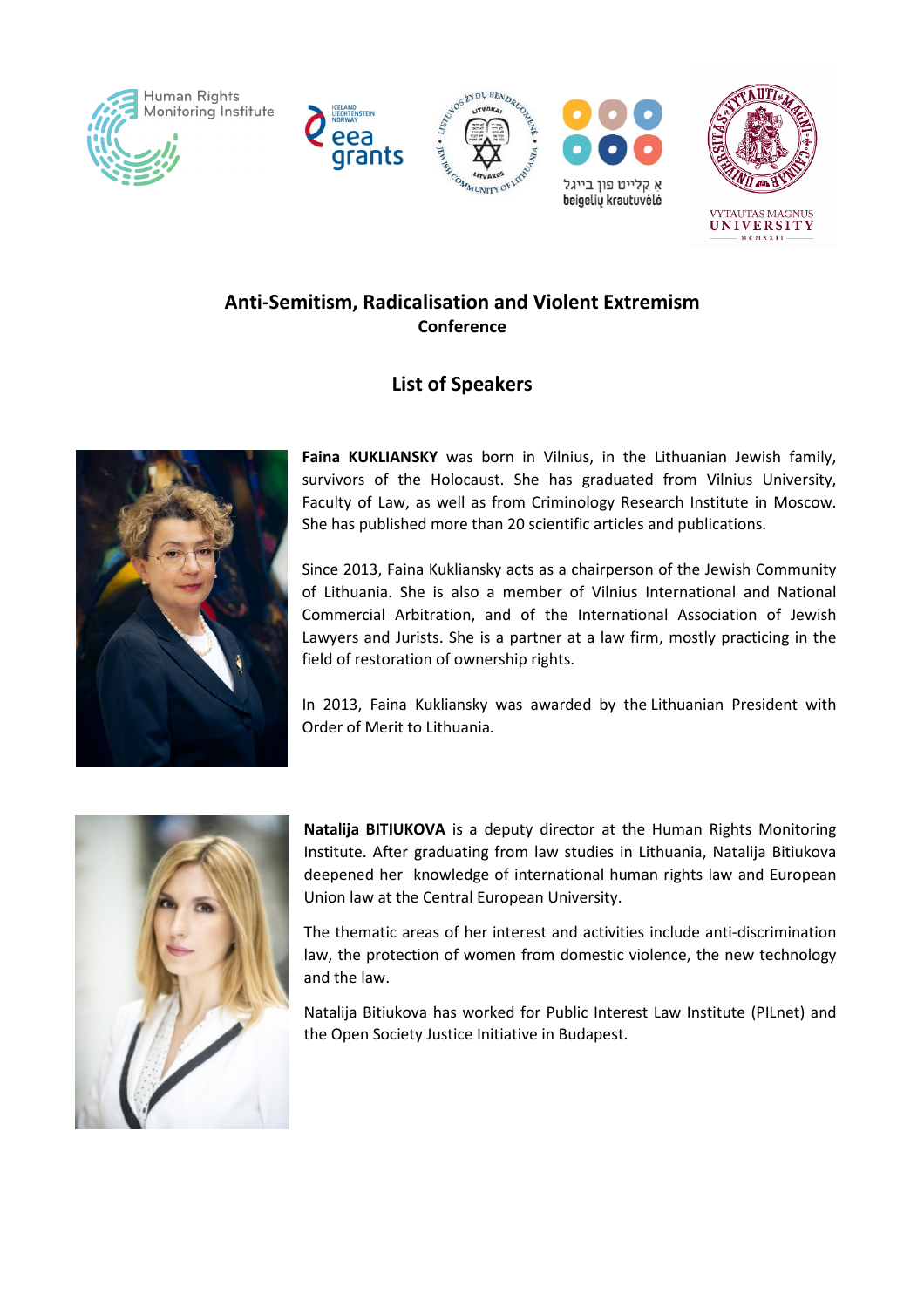

Jūratė GUZEVIČIŪTĖ works as a Legal Director at the Human Rights Monitoring Institute where she is responsible for strategic litigation, legal research, law initiatives, alternative reporting. The main fields of her interests include discrimination cases, hate speech and hate crime, radicalization, refugee law, human trafficking.

Jurate Guzevičiūtė has graduated from Vilnius University, Faculty of Law, as well as from Leiden University where she studies Public International Law (LL.M.). She has also worked at the International Criminal Tribunal for the former Yugoslavia (Defence Counsel) and the European Commission Humanitarian Aid Office (DG ECHO).



Saulius SUŽIEDĖLIS is a professor emeritus of history at the Millersville University of Pennsylvania.

Saulius Sužiedėlis has graduated from the Catholic University of America (Washington DC) where he studied European history. He has acquired a PhD in history at the University of Kansas (USA). In 2013, he received an honorary doctorate from Vytautas Magnus University in Kaunas for his work in Holocaust studies and the humanities.

Saulius Sužiedėlis has worked for the US Justice Department; hosted talk shows on political and historic topics on "Voice of America"; worked as a chief editor of the Journal of Baltic Studies. In 2007-2010, he worked as the director of the annual Millersville University's Conference on the Holocaust and Genocide.

Since 1998, Saulius Sužiedėlis is a member of the International Commission on Assessing the Crimes of Nazi and Soviet Occupation Regimes, in Lithuania. The focus of his research is the history of Russia, East Europe,

Lithuania, Holocaust and Genocide. Professor has published several books, which include "Historical Dictionary of Lithuania", awarded with Choice magazine award for the best academic book; "The Persecution and Mass Murder of Lithuanian Jews during Summer and Fall of 1941" (together with Christoph Dieckmann). Saulius Sužiedėlis is the author of more than 60 research articles, reports and reviews.



Leonidas DONSKIS is a former Member of the European Parliament, philosopher, political theorist, historian of ideas, social analyst, and political commentator.

Currently he serves as a Vice-President for research at ISM University of Management and Economics, professor at Vytautas Magnus University, as well as the chair of the board of the Human Rights Monitoring Institute.

Leonidas Donskis has graduated from Lithuanian Academy of Music and Theatre, majoring in philology and theatre, and then pursued his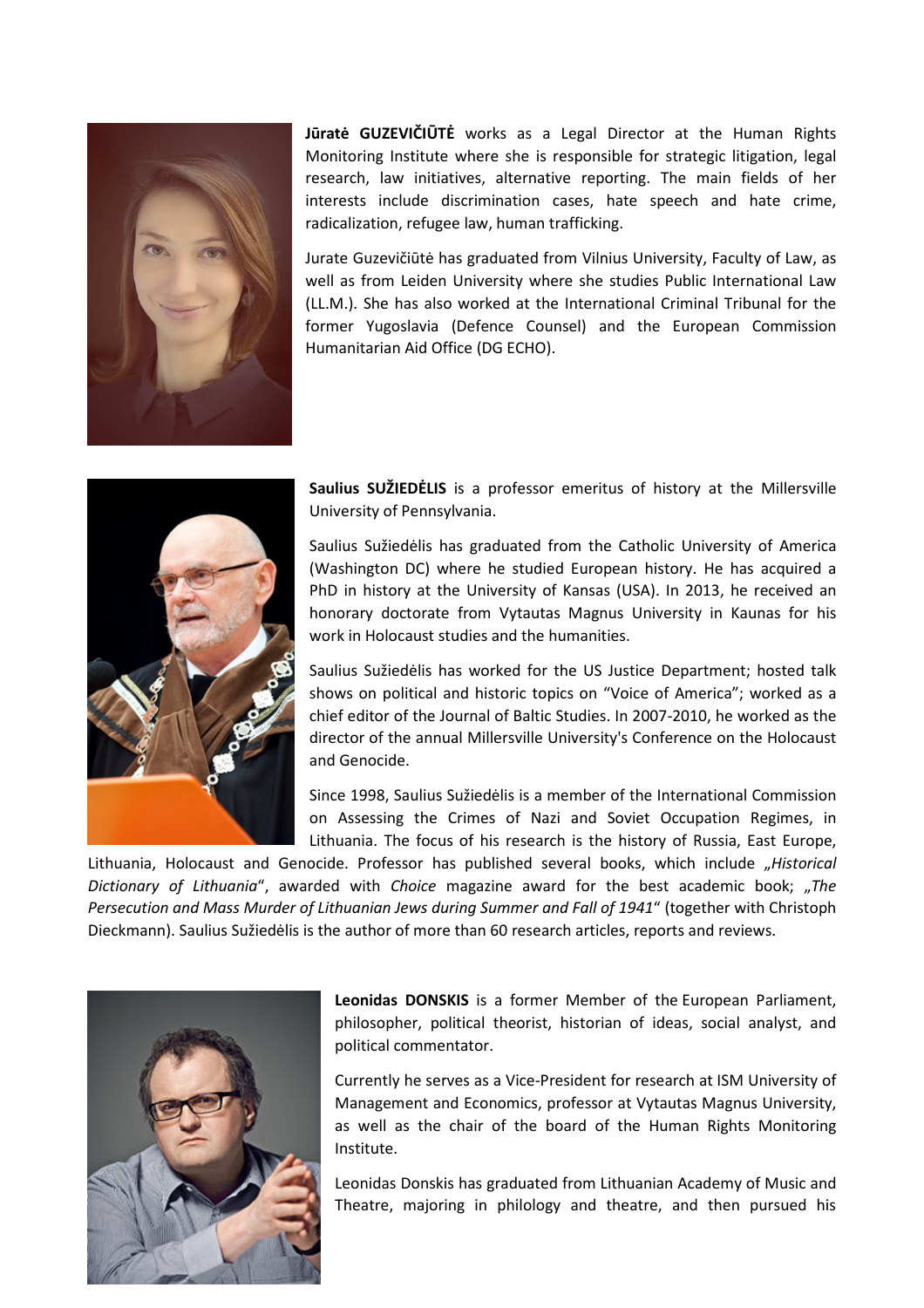graduate studies in philosophy at the University of Vilnius, Lithuania. Having received his first doctorate in philosophy from the University of Vilnius, he later earned his second doctorate in social and moral philosophy from the University of Helsinki, Finland. Bradford University in Great Britain and Valahia University of Târgovişte in Romania awarded Leonidas Donskis with an honorary doctorate.

As a public figure in Lithuania, he acts as a defender of human rights and civil liberties. Leonidas Donskis has been published widely in international refereed journals, and is the author or editor of more than forty books.



John OHMAN is a Swedish journalist, human rights activist, writer, film producer, cinematographer. Since 1993, Jonas Ohman lives in Baltic states, mostly in Lithuania.

In 1996, Jonas Ohman completed theological studies at Uppsala University. He is interested in Lithuanian history as well as contemporary issues; his opinions are widely followed on social media.

In 2013, Jonas Ohman was awarded with a Global Lithuanian Award in the Friend of Lithuania category. As a

cinamatographer, he has also been awarded numerous times for his films such as "Invisible Front", "The Red Years", "Freedom's Course", "A Conversation with Nationalists" and many others.



Marit BJØRSNØS is currently working as an adviser at the Police Department in the Norwegian Ministry of Justice and Public Security.

Over the last years, Marit Bjørsnøs has been working with the Norwegian Government's Action Plan against Radicalisation and Violent Extremism. She has been involved in the making of the plan as well as the follow-up and further development of measures.

Marit Bjørsnøs also works with issues related to the Norwegian Police Security Service. She has a background from the field of immigration, both at a directoral and ministerial level.



Samia HATHROUBI is an award winning journalist and human rights activist with a strong interest and personal involvement in Muslim-Jewish relations.

She is very active in anti-racism campaigning with a focus on issues relating to Islamophobia and anti-Semitism. She is currently working on different projects to promote the rights of minorities and interfaith dialogue with a number of European, French and US-based institutions, including the New York-based Foundation for Ethnic Understanding.

She graduated from the University of Lyon 2 with an MA in Islamic Studies and is currently studying Muslim-Jewish relations throughout

history at the Woolf institute in Cambridge, a leading institute in the academic study of relations between Jews, Christians and Muslims.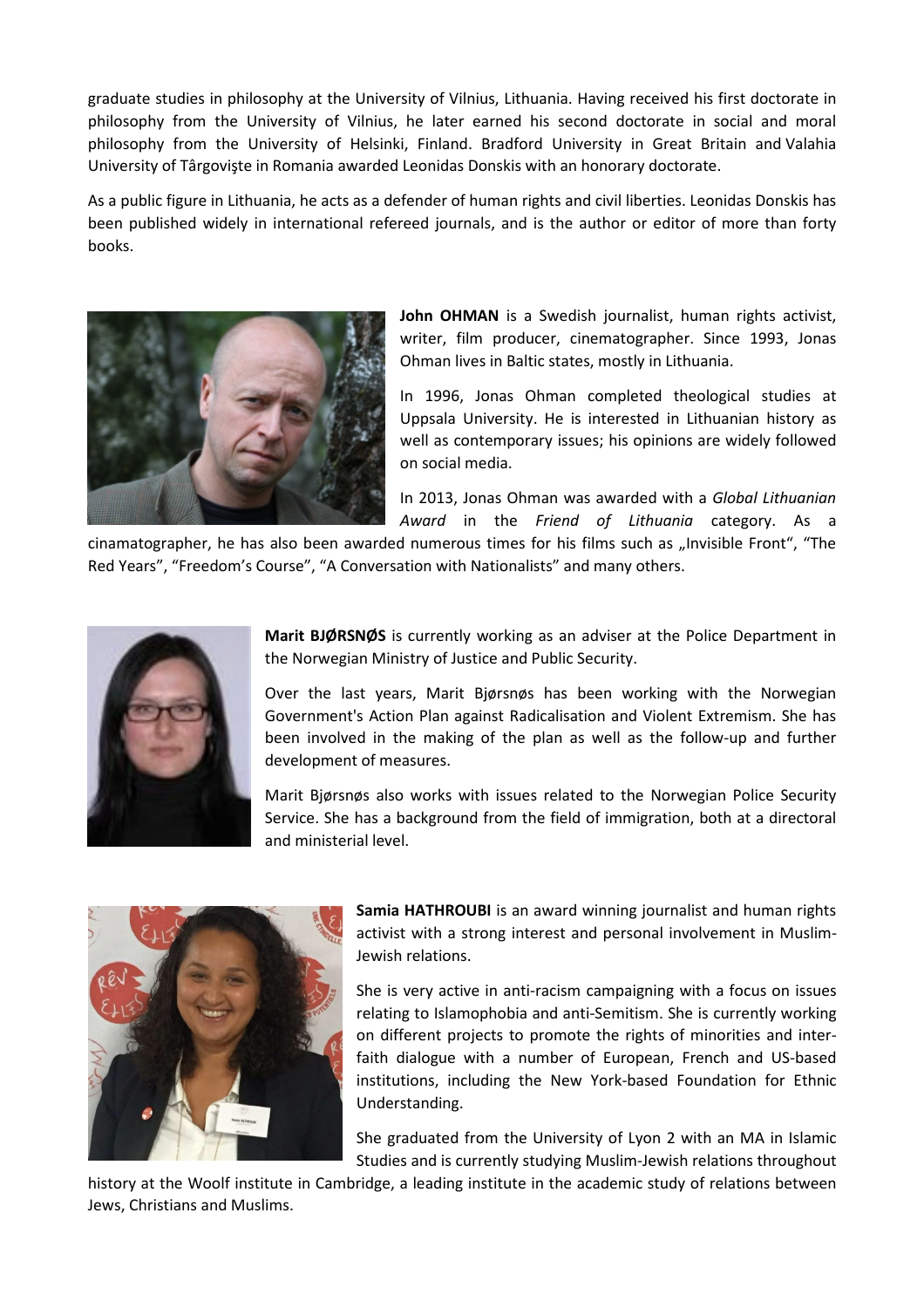She has herself founded a group of young leaders working together to struggle against Islamophobia and anti-Semitism and trying to create bridges between the two communities.

As a social activist, Samia Hathroubi has done extensive field-work in Palestine, Israel and in the Middle-East on the issue of youth and development. Samia Hathroubi is currently working on a documentary about the identity process in the aftermath of the Arab revolutions in Tunisia, Lebanon and Palestine for the youths who can be refugees, stateless or displaced.



Moussa al-Hassan DIAW is an expert on extremism, deradicalisation and jihadism, working directly with the people at risk of radicalisation.

Moussa al-Hassan Diaw is member of a Network of European Union of Independent Students & Academics (EUISA Network), Radicalization Awareness Network (RAN Europe). He is the co-founder of the Network Social Cohesion. He also works as an expert at Foundation for Ethnic Understanding and European Muslim Jewish

Dialogue.

Moussa al-Hassan DIAW teaches at the University College of Education Linz. He is also a visiting lecturer at Universities of Education and co-director of a training course at the Danube University Krems.

Moussa al-Hassan Diaw is dedicated to promoting Muslim-Jewish dialogue, mutual understanding, intercultural and interreligious dialogue, social cohesion and de-radicalisation. In his publications and research work, he has discussed such topics as political ideology of religion, migration and identity, racism, anti-Muslim racism and anti-Semitism.



Vilana PILINKAITE-SOTIROVIČ is a research fellow at the Institute for Ethnic Studies, Lithuanian Social Research Centre. The main fields of her scientific interests include gender and equality policies, social and political intersectionality, gender based violence.

Vilana Pilinkaitė-Sotirovič has graduated from Central European University in Hungary where she obtained a PhD in History. She has also studied social history at the University of Essex, UK; and history at Vilnius University.

Vilana Pilinkaitė-Sotirovič has published a number of publications, such as "Gender in migration: third country nationals in Lithuania", "Limits of Europeanization: Policy Discourses on Minority rights in Lithuania", "European Norms, Local Interpretations: Minority Rights Issues and Related Discourses in Lithuania after EU Expansion", "Paradoxes of Gender Equality in Lithuania: Violence against Women and Equal Opportunities", etc.

Vilana Pilinkaitė-Sotirovič is an active human rights defender, gender equality and diversity advocate.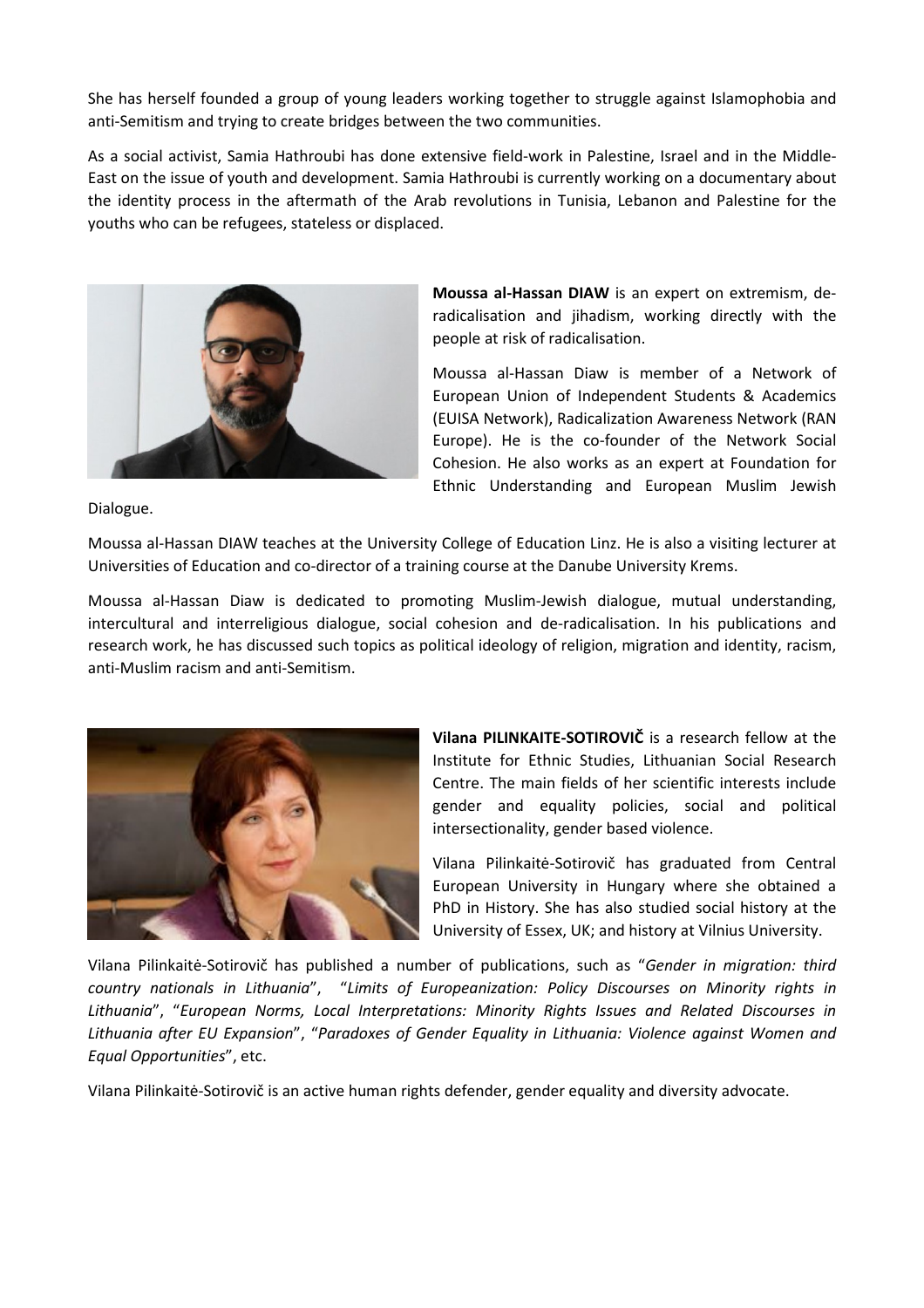

Šarūnas LIEKIS is a Lithuanian historian, political scientist, expert of inter-ethnic relations and conflicts, and a board member of the Human Rights Monitoring Institute.

Currently he teaches at the faculty of political science and diplomacy at Vytautas Magnus University. In the past we was teaching politics at the Mykolas Romeris University and Vilnius Yiddish Institute at Vilnius University.

Šarūnas Liekis has studied history and political science at Vilnius University, University of Oxford, Hebrew University

of Jerusalem, Brandeis University in the US, where he has acquired a PhD. In 2005, he acquired a postdoctoral academic degree at Vilnius University.

In his career, he has also worked research and teaching assistant at Brandeis University, director of programs at the Open Society Fund Lithuania, deputy director of the Center for Stateless Cultures at Vilnius University, assistant professor of history at Vilnius University, and, finally, as a Miles Lerman research fellow of the Center for the Advanced Holocaust Studies at the US Holocaust Memorial Museum. He has also served as an expert for the Lithuanian government, Department for Minorities.

Since 2013, Šarūnas Liekis is a member of the European Commission against Racism and Intolerance (Council of Europe).



Dainius JUNEVIČIUS is a Lithuanian Ambassador-at-Large. Dainius Junevičius has been working for the Ministry of Foreign Affairs of Lithuania since 1991.

As a diplomat, Dainius Junevičius was appointed Lithuanian Ambassador to Poland, Lithuanian Ambassador of the Hellenic Republic (as well as the Republic of Bulgaria, Romania and Albania), Lithuanian Ambassador to the Arab Republic of Egypt (as well as Qatar, the United Arab Emirates, Kuwait, Jordan, Saudi Arabia, Lebanon) as well as Lithuanian envoy to the Arab League.

In 2008-2010, Dainius Junevičius served as Ambassador at Large and the head of the Lithuanian Special Mission in Islamic Afghanistan.

In 2015 Dainius Junevičius has received Hungarian award Pro Cultura Hungarica, which is usually given to the foreigners for their merit of the

Hungarian culture and promotion abroad.



Lauras SABONIS is a project manager at the Lithuanian Jewish Community and a volunteer at the Bagel Shop tolerance campaign run by the Community.

His main fields of interest are Jewish-Lithuanian relations, foreign policy, European security and defence. He is currently doing his military service at the Junior Officer Command Training section at The General Jonas Žemaitis Military Academy of Lithuania. Lauras Sabonis is a graduate of the Faculty of Philosophy at Vilnius University.